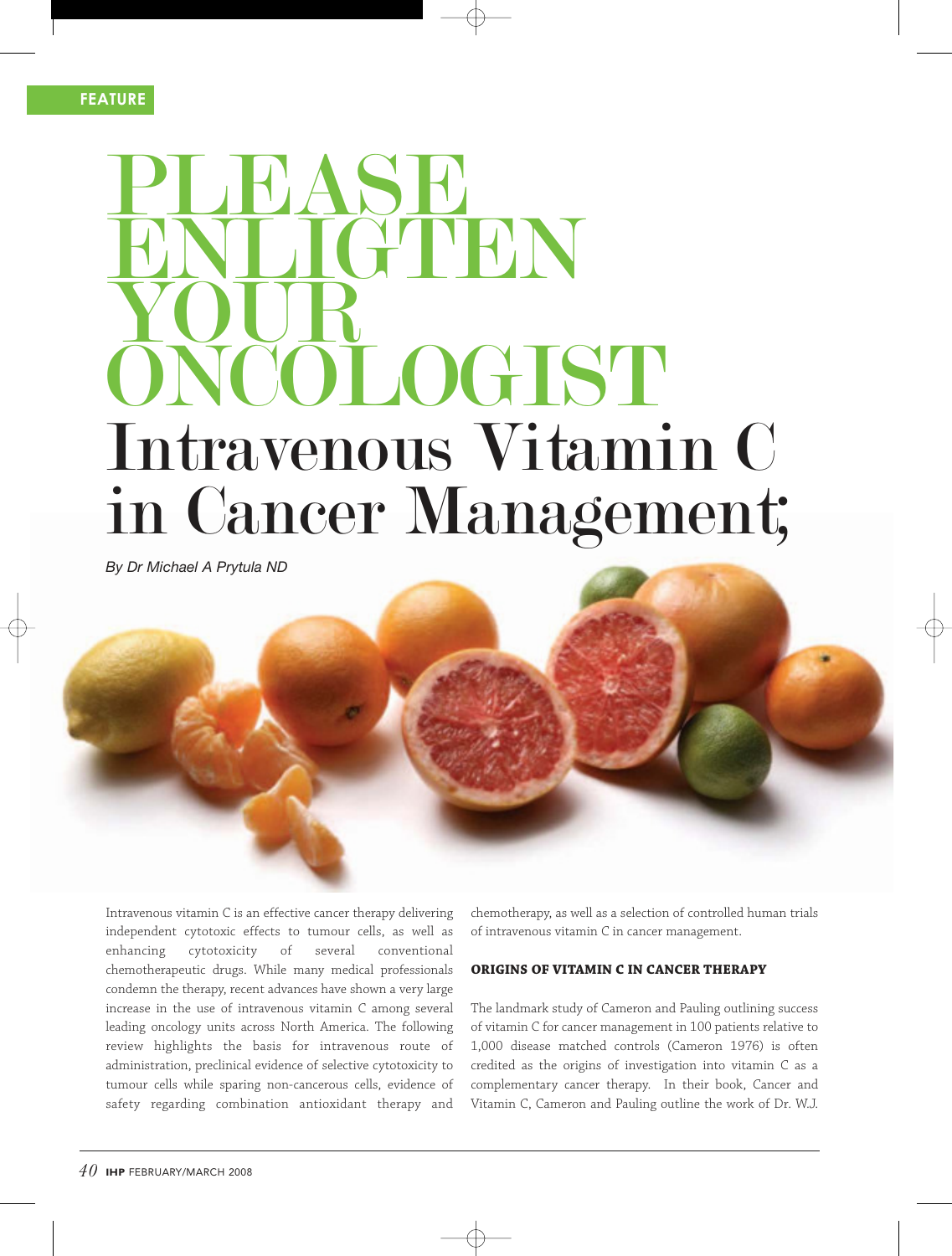McCormick through the 1950's, a Canadian Physician who formulated the hypothesis that cancer is a collagen disease, secondary to a deficiency of vitamin C (Cameron 1993). Dr. McCormick recognized that the generalized stromal changes of scurvy were consistent with the local stromal changes observed in the immediate vicinity of invading neoplastic cells. Dr. McCormick surmised that the nutrient (vitamin C) that is known to be capable of preventing such generalized changes in scurvy might have similar effects in cancer. Evidence that cancer patients are commonly depleted of ascorbate (vitamin C) supported this view.

Cameron and Pauling stated the following: "Most important of all, we are led to the conclusion that the administration of this harmless substance, ascorbic acid (vitamin C), might provide us with an effective means of permanently suppressing neoplastic cellular proliferation and invasiveness, in other words an effective means of controlling cancer. Ascorbic acid (vitamin C) in adequate doses might prove to be the ideal cytostatic agent." (Cameron 1993).



### **PRECLINICAL EVIDENCE RELATING TO VITAMIN C IN CANCER THERAPY**

From a mean baseline of 70micromol/L, repeated oral dosing achieves plasma vitamin C concentrations of 220micromol/L. Intravenous administration of large dosages (18+g of vitamin C) can achieve plasma vitamin C concentrations of up to 14000micromol/L. In vitro models have demonstrated that concentrations of 1,000- 5,000micromol/L of vitamin C are selectively toxic to several cancer cell lines (Padayatty 2006).

Ten cancerous cell lines and four normal cell lines were exposed to varying concentrations of vitamin C in vitro. EC50 values (concentration of vitamin C required to reduce cell survival by 50%) were calculated for each cell line. Human lymphoma cells proved to be highly sensitive to vitamin C, with an EC50 value of 0.5micromol/L. Five additional cell lines demonstrated EC50 values of less than 4.0micromol/L, a concentration easily achieved through I.V. administration of vitamin C. 20micromol/L of vitamin C was incapable of significantly reducing survival in normal cell lines, highlighting that cytotoxic effects of vitamin C appear to be confined to cancerous cells (Chen 2005).

Guinea pigs bearing intradermal L-10 hepatocarcinoma tumors received oral or subcutaneous (SC) injections of vitamin C, with tumour mass and intra-tumour vitamin C concentrations determined at necropsy. Tumour burden reached nearly 50g in untreated animals. SC injections of ascorbate (500mg/kg/day) inhibited tumour growth by as much as 65%. "Tumor growth correlated inversely with intratumour ascorbate concentration, the latter exceeding 2mM in some cases. Ascorbate concentrations sufficient to kill tumour cells can be safely achieved in solid tumours in vivo, suggesting a possible role for high dose intravenous ascorbate in treating cancer." (Casciari 2005).

At low concentrations in cell culture (less than 500micromol/L), vitamin C appears to inhibit intra- tumour generation of oxygen radical species. Endogenous catalase appears readily able to quench ascorbate-derived radical formation. The ascorbate-derived radical, however, inhibits catalase in a doseresponse manner. Once concentrations in cell culture reach 2,000micromol/L or greater, catalase appears to be incapable of preventing the formation of ascorbate radical (Nemoto 1997, Asano 1999, Sakagami 2000). Taken in context with the evidence presented above, it appears as though 2000 micromol/L is the lowest target plasma concentration of vitamin C, which would be desirable for use of vitamin C as a chemotherapeutic agent. Such a concentration is readily achieved through intravenous administration of vitamin C.



### **INTRAVENOUS VITAMIN C IN CANCER THERAPY; A SYNOPSIS**

- I.V. vitamin C increases quality of life.
- I.V. vitamin C prolongs survival.
- I.V. vitamin C works synergistically with conventional cancer therapies.
- I.V. route of administration achieves plasma levels of vitamin C consistent with concentrations demonstrated in vitro to be cytotoxic to several cancer cell lines.
- I.V. vitamin C inhibits hyaluronidase, an enzyme produced by cancer cells responsible for the breakdown of healthy tissue facilitating tumour progression and metastasis.
- I.V. vitamin C increases intracellular hydrogen peroxide. Hydrogen peroxide is directly cytotoxic to tumour cells. At concentrations
- achieved through I.V. administration, vitamin C overwhelms the ability of tumour cells to suppress hydrogen peroxide production.
- I.V. vitamin C corrects an ascorbate deficiency, often seen in cancer patients.
- I.V. vitamin C helps prevent systemic free radical injury.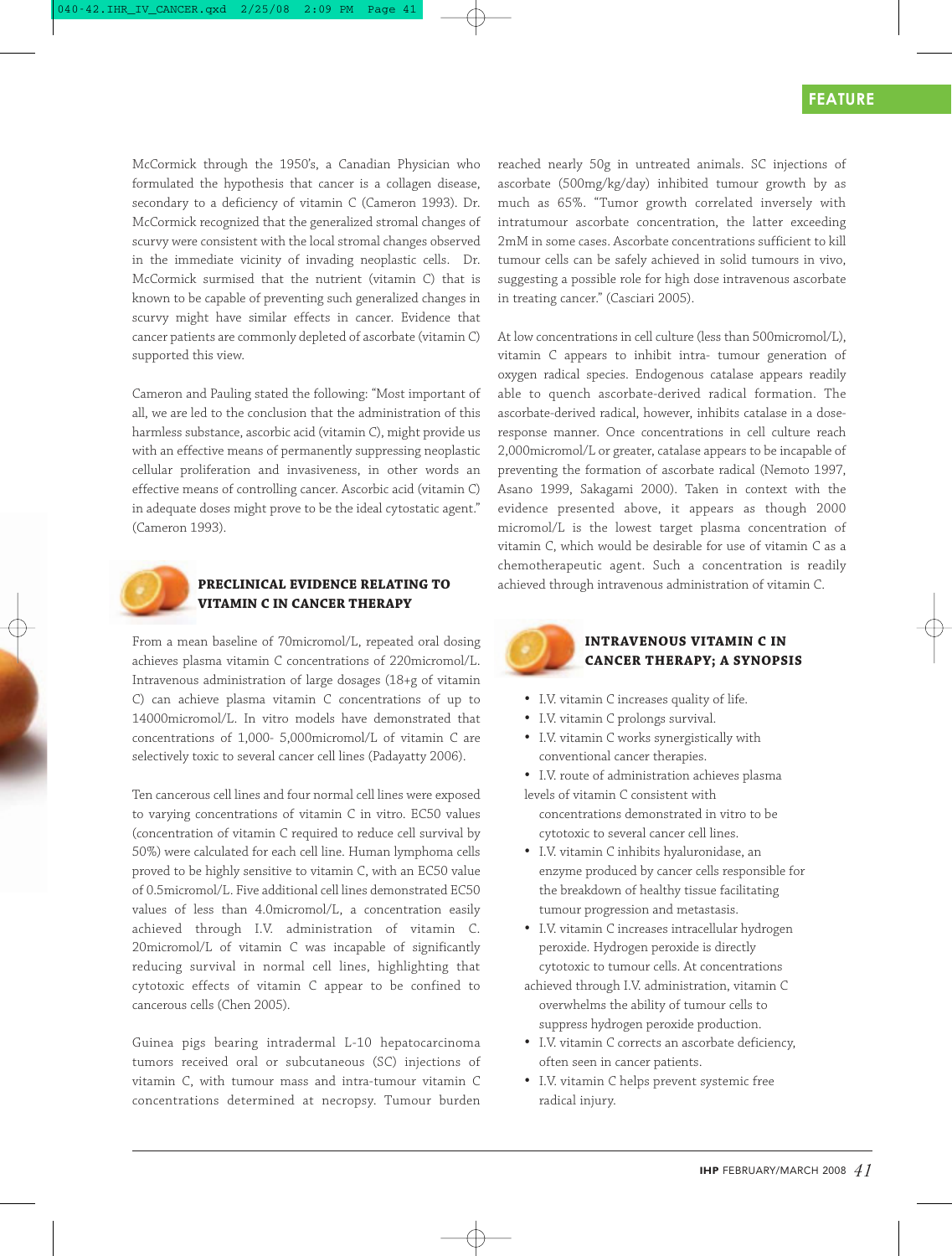### **FEATURE**



### **INTERACTION OF VITAMIN C WITH CHEMOTHERAPY**

A recent systematic review examined evidence from randomized controlled trials of supplemental antioxidant nutrients administered concurrently with conventional cancer treatments. The paper included 19 controlled human trials of single or combination antioxidant therapies in combination with chemotherapeutic regimes (Block 2007). The authors conclude, "From the 19 studies included in this review, no evidence was found that supported concerns that antioxidant supplementation given concurrently with ROS-generating chemotherapy diminished the efficacy of the chemotherapy in study populations comprising mostly advanced or relapsed patients. In contrast, 17 of the RCTs included in this review showed either a statistically significant advantage or nonstatistically higher survival and/or treatment response in those patients given antioxidants."

A separate review included preclinical evidence in addition to evidence from controlled human trials. Over 280 peer-reviewed papers are presented, including 50 human trials of collectively over 8,500 subjects, approximately 5,000 of whom were actively receiving antioxidant therapies. Again, a comprehensive review of the area highlights a lack of adverse interaction from combined antioxidant and chemotherapy intervention. Studies collectively including almost 4,000 patients actively receiving antioxidant therapy find increased survival as a treatment outcome (Simone 2007).



### **INTRAVENOUS VITAMIN C AS CANCER TREATMENT; CONTROLLED HUMAN TRIALS**

Table 1 presents 12 controlled human trials of intravenous vitamin C for the management of several cancer types. In some reports the specific cancer types are poorly defined, while in others, a clearly defined protocol of combined chemotherapy and intravenous vitamin C is described.

One paper presented (Padayatty 2006), published in the Canadian Medical Association Journal, highlights what is likely to become the future of intravenous Vitamin C therapy in cancer. The paper includes contributions from the National Cancer Institute, the National Institute of Health, Centers for Cancer Research, and McGill University. The paper presents only three cases, however each case is of advanced, incurable cancer, documented with the highest

standard of objective histopathological assessment. All three cases achieved long-term remission, with intravenous vitamin C the likely basis for the observed outcomes. The authors call for a reevaluation of intravenous vitamin C as a complementary tool for cancer management.

Since the publication of this paper, several leading cancer clinics across North America have begun adding intravenous vitamin C to various cocktails used for the treatment of refractory multiple myeloma (See table 1). Please refer to table 2 for a commonly implemented protocol of intravenous vitamin C in complementary cancer management.

While it may remain the generally held opinion of oncologists across the country that intravenous use of vitamin C is inappropriate for cancer treatment, leading oncology units in North America have revived interest in this safe, non-toxic and effective chemotherapeutic strategy. It will invariably take several decades for the medical masses to become aware of recent successes of I.V. vitamin C in various clinical settings. Thankfully, the Naturopathic community never lost interest in this treatment strategy, and such therapies have remained available to patients since the pioneering work of Pauling and Cameron.



### **CONCLUSION**

The ability of vitamin C to prolong survival, improve quality of life, and reduce adverse effects of conventional cancer therapies has been reproducibly demonstrated over several decades. Recent research efforts of leading cancer clinics strongly supports previous reports of profound positive impact from the intervention.

Opposition to the use of intravenous vitamin C by oncologists is frustrating. It forces us to question the motives of such practitioners; is the ultimate goal best-possible patient care, or compliance with rigorously controlled trials of experimental chemotherapeutic drugs. The use of complementary strategies confounds results of such studies, and is ultimately a common basis for discouraging the use of complementary medicine in cancer management.

The ultimate decision regarding the course of patient care lies in the hands of the patient. As the use of intravenous vitamin C and other complementary strategies in cancer management become more commonplace, medical practitioners will invariably be compelled to reexamine the evidence as it pertains to such strategies.  $\blacksquare$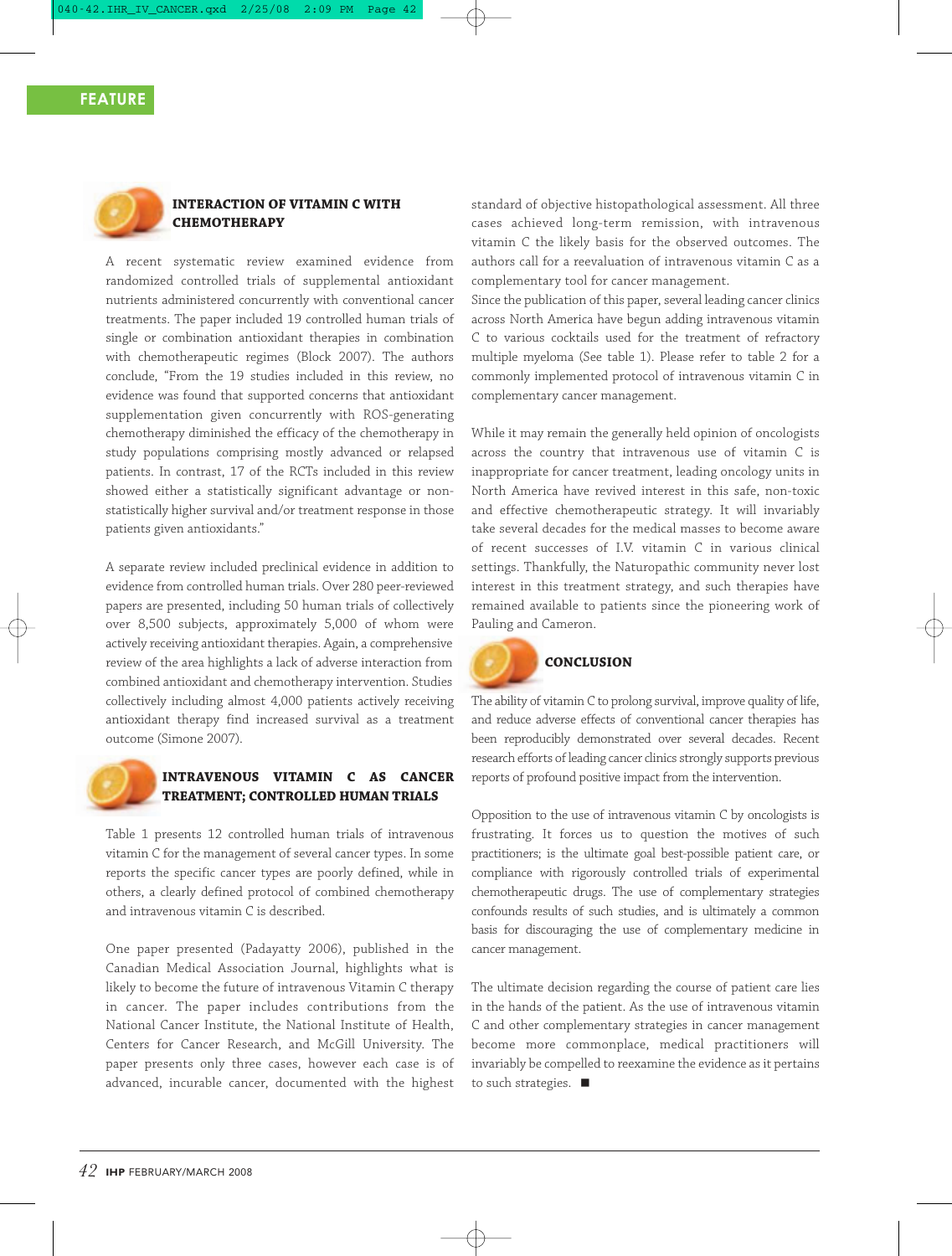| Reference                                                                                                                                                                                                                                                                                               | Description                                                                                                                                                                                                                                                                | Outcomes                                                                                                                                                                                                                                                                                                                                                                                                                                                                                                                                                                                                                                                                                                                                                                                                                                                                                                                                                                                                                                                                                                            |
|---------------------------------------------------------------------------------------------------------------------------------------------------------------------------------------------------------------------------------------------------------------------------------------------------------|----------------------------------------------------------------------------------------------------------------------------------------------------------------------------------------------------------------------------------------------------------------------------|---------------------------------------------------------------------------------------------------------------------------------------------------------------------------------------------------------------------------------------------------------------------------------------------------------------------------------------------------------------------------------------------------------------------------------------------------------------------------------------------------------------------------------------------------------------------------------------------------------------------------------------------------------------------------------------------------------------------------------------------------------------------------------------------------------------------------------------------------------------------------------------------------------------------------------------------------------------------------------------------------------------------------------------------------------------------------------------------------------------------|
| Systematic review of single or combination antioxidant therapy                                                                                                                                                                                                                                          |                                                                                                                                                                                                                                                                            |                                                                                                                                                                                                                                                                                                                                                                                                                                                                                                                                                                                                                                                                                                                                                                                                                                                                                                                                                                                                                                                                                                                     |
| controlled trials. Cancer Treat Rev. 2007;<br>Block KI, Koch AC, Mead MN, Tothy PK,<br>review of the evidence from randomized<br>chemotherapeutic efficacy: a systematic<br>Newman RA, Gyllenhaal C. Impact of<br>antioxidant supplementation on<br>33(5):407-18.                                       | Systematic review of 19 studies examining<br>single or combination antioxidant therapy<br>in combination with chemotherapeutic<br>treatment regimes.                                                                                                                       | "From the 19 studies included in this review, no evidence was found that supported concerns that antioxidant<br>chemotherapy in study populations comprising mostly advanced or relapsed patients. In contrast, 17 of the<br>RCTs included in this review showed either a statistically significant advantage or non-statistically higher<br>supplementation given concurrently with ROS- generating chemotherapy diminished the efficacy of the<br>survival and/ or treatment response in those patients given antioxidants."                                                                                                                                                                                                                                                                                                                                                                                                                                                                                                                                                                                      |
| Systematic review of single or combination antioxidant therapy                                                                                                                                                                                                                                          |                                                                                                                                                                                                                                                                            |                                                                                                                                                                                                                                                                                                                                                                                                                                                                                                                                                                                                                                                                                                                                                                                                                                                                                                                                                                                                                                                                                                                     |
| Berenson et al. A phase I/II study of arsenic<br>combination therapy for the treatment of<br>relapsed or refractory multiple myeloma.<br>Clin Cancer Res. 2007; 13(6):1762-8.<br>trioxide/bortezomib/ascorbic acid                                                                                      | and a fixed dose of ascorbic acid $(1\ g)$ i.v. on<br>multiple myeloma having<br>days 1, 4, 8, and 11 of a 21-day cycle for a<br>failed 3-9 prior therapies received in open<br>label design arsenic trioxide, bortezomib,<br>maximum of eight cycles.<br>22 patients with | Objective responses were observed in 6 (27%) of subjects. 12- months progression- free survival rate was 34%.<br>Overall survival rate was 74%.                                                                                                                                                                                                                                                                                                                                                                                                                                                                                                                                                                                                                                                                                                                                                                                                                                                                                                                                                                     |
| Yeom CH, Jung GC, Song KJ. Changes of<br>quality of life after high dose vitamin C<br>terminal cancer patients' health-related<br>J Korean Med Sci. 2007;22(1):7-11<br>administration.                                                                                                                  | administered 10000mg IV vitamin C twice<br>coadministration of 4000mg per day oral<br>39 terminal cancer patients were<br>period, with<br>over a one-week<br>vitamin C.                                                                                                    | cognitive function. Symptom scores demonstrating significant improvement included fatigue, nausea/ vomiting,<br>Functional scores demonstrating statistically significant improvement included physical, emotional, and<br>pain, and appetite loss. Other function and symptom scales were not significantly improved following<br>administration of vitamin C.                                                                                                                                                                                                                                                                                                                                                                                                                                                                                                                                                                                                                                                                                                                                                     |
|                                                                                                                                                                                                                                                                                                         | served as the main endpoint measure.<br>EORTC QLQ-C30 quality of life scale                                                                                                                                                                                                |                                                                                                                                                                                                                                                                                                                                                                                                                                                                                                                                                                                                                                                                                                                                                                                                                                                                                                                                                                                                                                                                                                                     |
| multicentre, phase II, single-arm study. Br J<br>refractory multiple myeloma: a prospective,<br>Efficacy and safety of melphalan, arsenic<br>trioxide and ascorbic acid combination<br>Berenson JR, Boccia R, Siegel D, et al.<br>therapy in patients with relapsed or<br>Haematol. 2006;135(2):174-83. | combination therapy. The intervention was<br>administered twice weekly for 6 weeks.<br>melphalan, arsenic trioxide (ATO) and<br>least two previous therapies received<br>ascorbic acid (AA) (1 g i.v) (MAC)                                                                | decreased SCr levels during treatment. Specific grade 3/4 haematological (3%) or cardiac adverse events occurred<br>65 multiple myeloma patients who failed at  Objective responses occurred in 31 of 65 (48%) patients, including two complete, 15 partial and 14 minor<br>Twenty-two patients had elevated serum creatinine levels (SCr) at baseline, and 18 of 22 (82%) showed<br>responses. Median progression-free survival and overall survival were 7 and 19 months respectively.<br>infrequently.                                                                                                                                                                                                                                                                                                                                                                                                                                                                                                                                                                                                           |
| Padayatty SJ, Riordan HD, Hewitt SM, Katz<br>administered vitamin C as cancer therapy:<br>three cases. CMAJ. 2006;174(7):937-42.<br>A, Hoffer LJ, Levine M. Intravenously                                                                                                                               | The paper reviews the basis for intravenous<br>versus oral route of administration for<br>exceptionally long survival following<br>vitamin C, and reports on 3 cases of<br>advanced cancer demonstrating<br>intravenous vitamin C.                                         | "Recent evidence shows that oral administration of the maximum tolerated dose of vitamin C (18 g/d) produces<br>peak plasma concentrations of only 220 _mol/L, whereas intravenous administration of the same dose produces<br>plas<br>of recent clinical pharmacokinetic findings and in vitro evidence of anti-tumour mechanisms, these case reports<br>Tumour pathology was verified by pathologists at the NCI who were unaware of diagnosis or treatment. In light<br>"At concentrations above $1000 \mod \text{L}$ , vitamin C is toxic to some cancer cells but not to normal cells in vitro."<br>"We found 3 well-documented cases of advanced cancers, confirmed by histopathologic review, where patients<br>had unexpectedly long survival times after receiving high-dose intravenous vitamin Č therapy. We examined<br>clinical details of each case in accordance with National Cancer Institute (NCI) Best Case Series guidelines.<br>indicate that the role of high-dose intravenous vitamin C therapy in cancer treatment should be reassessed.<br>concentrations of about $14\ 000\ \text{mol/L}$ |
|                                                                                                                                                                                                                                                                                                         |                                                                                                                                                                                                                                                                            | A clinical response was seen in 8 of 20 patients (40%). The median duration of response was 5 months. The median progression free survival was 4 months and the median overall survival was 11 months. -                                                                                                                                                                                                                                                                                                                                                                                                                                                                                                                                                                                                                                                                                                                                                                                                                                                                                                            |

# **Table 1: IV VITAMIN C FOR CANCER MANAGEMENT; EVIDENCE SUMMARY**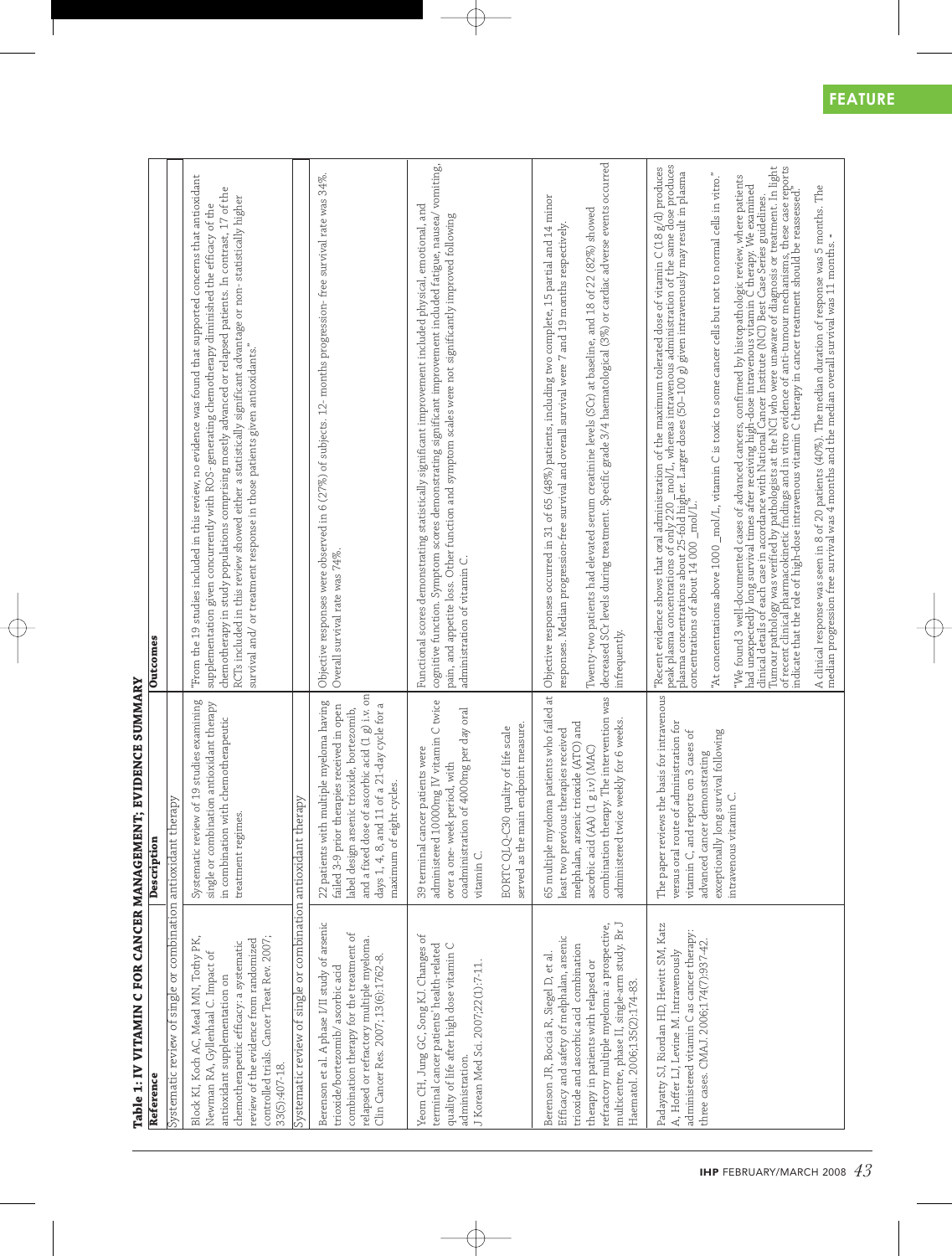| Reference                                                                   | Description                                                                           | <b>Outcomes</b>                                                                                                   |
|-----------------------------------------------------------------------------|---------------------------------------------------------------------------------------|-------------------------------------------------------------------------------------------------------------------|
| Wu KL, Beksac M, van Droogenbroeck J,                                       | failed 1-8 prior<br>20 patients having                                                | A clinical response was seen in 8 of 20 patients (40%). The median duration of response was 5 months. The         |
| P.Phase II multicenter study of arsenic<br>Amadori S, Zweegman S, Sonneveld | were assigned to receive<br>therapies (mean 4)<br>arsenic trioxide, de                | median progression free survival was 4 months and the median overall survival was 11 months.                      |
| trioxide, ascorbic acid and dexamethasone                                   | 4<br>ascorbic acid combination therapy for 4,<br>xamethasone, and                     |                                                                                                                   |
| in patients with relapsed or refractory                                     | week cycles.                                                                          |                                                                                                                   |
| multiple myeloma. Haematologica<br>2006;91(12):1722-3.                      |                                                                                       |                                                                                                                   |
|                                                                             | separate days during<br>1000mg intravenous vitamin C was<br>administered on 5         |                                                                                                                   |
|                                                                             | week one of the first cycle, and on 2                                                 |                                                                                                                   |
|                                                                             | week thereafter.<br>separate days each                                                |                                                                                                                   |
| Abou-Jawde RM, Reed J, Kelly M, Walker                                      | whom no more than<br>Twenty patients in                                               | The overall response rate was 30%, with at least stable disease in 80% of patients. Median progression- free      |
| E, Andresen S, Baz R, Karam MA, Hussein                                     | two previous therapies had failed were                                                | survival was 316 d in all patients and 584 d in those with a response. The regimen was well tolerated, with most  |
| M. Efficacy and safety results with the                                     | enrolled. The regimen                                                                 | adverse events being mild or moderate.                                                                            |
| combination therapy of arsenic trioxide,                                    | 15-wk cycles, with the<br>consisted of 14- or                                         |                                                                                                                   |
| dexamethasone, and ascorbic acid in                                         | first cycle considered induction, followed                                            |                                                                                                                   |
| multiple myeloma patients: a phase 2 trial.                                 | by one or two consolidation cycles with a                                             |                                                                                                                   |
| Med Oncol. 2006;23(2): 263-72.                                              | reduced steroid schedule and then a                                                   |                                                                                                                   |
|                                                                             | maintenance cycle in responding patients                                              |                                                                                                                   |
| Riordan HD, Casciari JJ, González MJ                                        | Twenty-four late stage terminal cancer                                                | The most common adverse events reported were nausea, edema, and dry mouth or skin; and these were                 |
| Riordan NH, Miranda-Massari JR, Taylor P,                                   | patients were given continuous infusions                                              | generally minor. One patient with a history of renal calculi developed a kidney stone after 13 days of treatment. |
| Jackson JA.A pilot clinical study of                                        | kg/day vitamin C for up<br>of $150$ to $710$ mg/                                      |                                                                                                                   |
| continuous intravenous ascorbate in                                         | to eight weeks.                                                                       | glucose, and uric acid concentrations decreased or remained stable during therapy<br>Blood creatinine, BUN,       |
| ⊣,<br>terminal cancer patients. P R Health Sci                              |                                                                                       | suggesting that ascorbate infusions did not adversely affect renal function.                                      |
| 2005;24(4):269-76.                                                          |                                                                                       |                                                                                                                   |
| Drisko JA, Chapman J, Hunter VJ. The use                                    | 2 cases of remission of advanced stage                                                | Both patients had remained disease free at the time of publication. One patient had been followed for 3.5 years,  |
| of antioxidants with first-line                                             | ovarian cancer (one patient had Stage IIIC                                            | the other patient for 3 years.                                                                                    |
| chemotherapy in two cases of ovarian                                        | papillary serous adenocarcinoma, and the                                              |                                                                                                                   |
| cancer. J Am Coll Nutr. 2003;22(2):118-23.                                  | other had Stage IIIC mixed papillary serous                                           |                                                                                                                   |
|                                                                             | adenocarcinoma) are<br>and seromucinous                                               |                                                                                                                   |
|                                                                             | presented.                                                                            |                                                                                                                   |
|                                                                             |                                                                                       |                                                                                                                   |
|                                                                             | 60g intravenous vitamin C was                                                         |                                                                                                                   |
|                                                                             | paclitaxel chemotherapy<br>administered twice weekly complimentary                    |                                                                                                                   |
|                                                                             | to carboplatinum/                                                                     |                                                                                                                   |
| Bahlis et al. Feasibility and correlates of                                 | relapsed/refractory myeloma were studied.<br>Six patients with stage IIIA             | I'wo patients had partial responses; four patients achieved stable disease.                                       |
| arsenic trioxide combined with ascorbic                                     | 0.25 mg/kg/day arsenic trioxide $+1,000$                                              |                                                                                                                   |
| acid-mediated depletion of intracellular                                    | mg/day IV ascorbic acid (AA) was                                                      | Dose-limiting toxicity did not occur in any patient.                                                              |
| glutathione for the treatment of                                            | administered for 25 days over a 35 day                                                |                                                                                                                   |
| relapsed/refractory multiple myeloma. Clin                                  | period.                                                                               | The coadministration of ascorbic acid did not alter the pharmacokinetics of Arsenic trioxide. Serial in vitro     |
| Cancer Res. 2002;8(12):3658-68.                                             |                                                                                       | studies demonstrated continued sensitivity of patient myeloma cells to arsenic trioxide + AA                      |
| Cameron E, Campbell A. Innovation vs.                                       | Over a 4.5 year treatment period at three                                             | Mean survival was calculated as date of first hospital admittance until date of study conclusion (among subjects  |
| quality control: an 'unpublishable' clinical                                | different cancer treatment centers, 1826<br>cases of "incurable" cancer were followed | still alive) or death                                                                                             |
| trial of supplemental ascorbate in incurable                                | with 294 of these patients administered                                               |                                                                                                                   |
| cancer. Med Hypotheses. 1991;36(3):185-                                     | or both.<br>vitamin Corally, IV                                                       | Kaplan- Meier survival curves revealed mean survival among control patients of 180 days. Mean survival among      |
| ာ                                                                           | for 10000mg per day. IV<br>Oral protocol called                                       | vitamin C supplemented patients was 343 days                                                                      |
|                                                                             | ycles of 10000mg per<br>protocol called for c<br>day for 10 days.                     |                                                                                                                   |
|                                                                             |                                                                                       | Identical dosing regimes produced significant variability in plasma ascorbate levels achieved. A clear linear     |
|                                                                             | Standard practice in these treatment centers                                          | relationship was observed for maximum plasma ascorbate level achieved and survival time. Plasma ascorbate         |
|                                                                             | was not to administer chemotherapeutic                                                | levels greater than 3mg/dl were considered "particularly desirable".                                              |
|                                                                             | agents for most adult cancers.                                                        |                                                                                                                   |

agents for most adult cancers.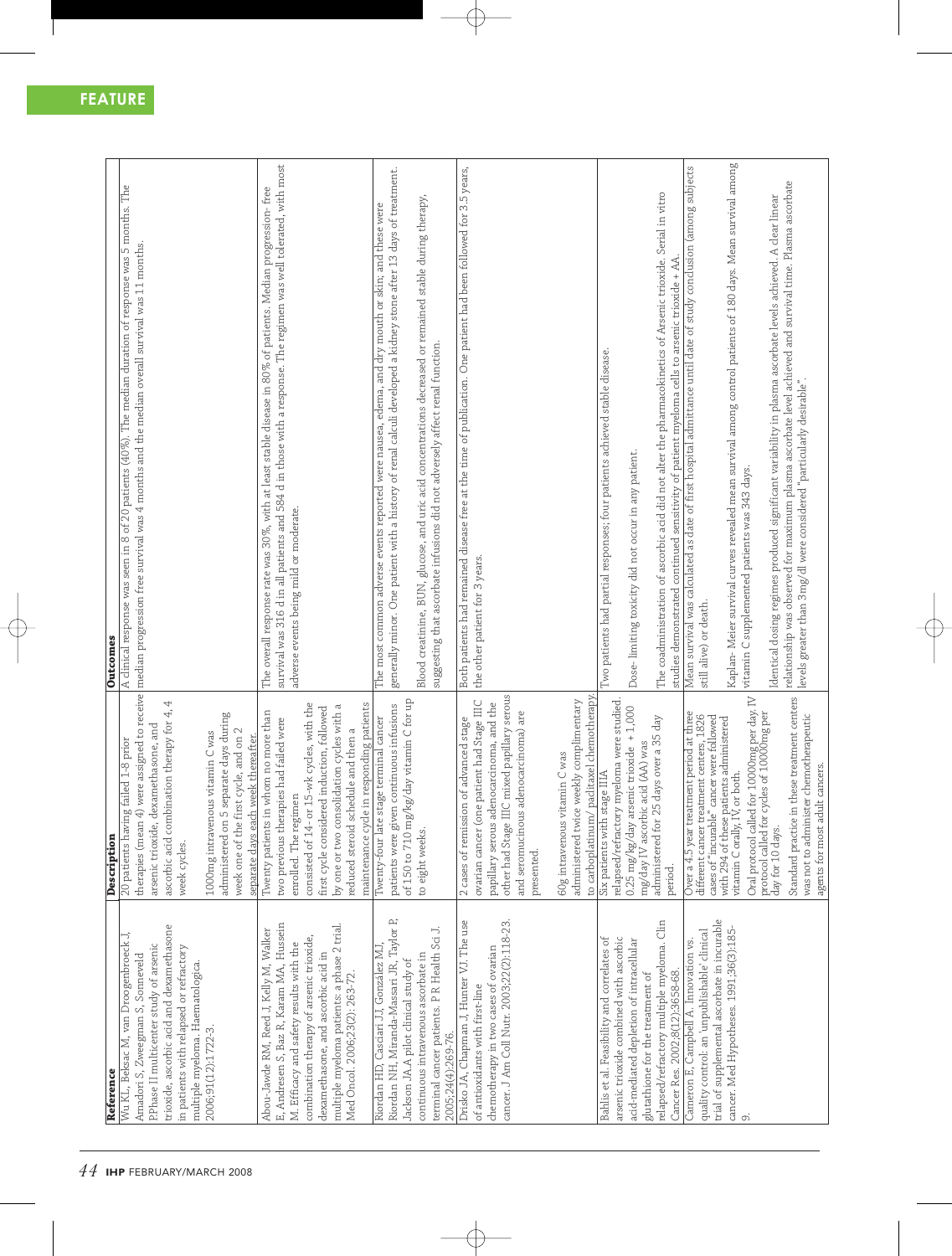| Reference                                | Description                               | <b>Outcomes</b>                                                                                                 |
|------------------------------------------|-------------------------------------------|-----------------------------------------------------------------------------------------------------------------|
| Campbell A, Jack T, Cameron E. Reticulum | A case report of terminal reticulum cell  | Spontaneous regression of a case of histologically proven widely disseminated reticulum cell sarcoma was        |
| cell sarcoma: two complete 'spontaneous' | sarcoma managed with intravenous          | observed, with 17 years of disease free follow- up at the time of publication of the report.                    |
| regressions, in response to high-dose    | vitamin C is presented.                   |                                                                                                                 |
| ascorbic acid therapy. A report on       |                                           |                                                                                                                 |
| subsequent progress.                     |                                           |                                                                                                                 |
| Oncology. 1991;48(6):495-7.              |                                           |                                                                                                                 |
| Cameron E, Pauling L.                    | .00 patients with "untreatable" cancers   | The mean survival time for vitamin C treated subjects was 210 days, versus 50 days in disease matched controls. |
| Supplemental ascorbate in the supportive | were managed with a course of intravenous |                                                                                                                 |
| treatment of cancer: Prolongation of     | vitamin C (10g per day for 10 days)       | 90% of vitamin C treated subjects had survival times approximately 3-fold greater than controls. 10% of vitamin |
| survival times in terminal human cancer. | followed by oral dosing of 10g per day    | C treated subjects had survival times more than 20-fold greater than controls.                                  |
| Proc Natl Acad Sci U S A.                | hereafter.                                |                                                                                                                 |
| 1976;73(10):3685-9.                      | Survival times were compared to 1000      |                                                                                                                 |
|                                          | disease matched controls.                 |                                                                                                                 |
|                                          |                                           |                                                                                                                 |

 $\overline{\phantom{a}}$ 

## Table 2; Commonly administered protocol of intravenous vitamin C in complimentary cancer management Table 2; Commonly administered protocol of intravenous vitamin C in complimentary cancer management

 $\bigoplus$ 

| $\cdot$ 2 $ml$<br>.2 <sub>md</sub>                                                                                         | Magnesium Sulphate (500mg/ml)<br>B12 (1000mcg/ml)<br>B6 (100mg/ml)<br>Sterile Water                                                                                                                                                                                                                                            | $20$ ml<br>$\cdot$ 5ml<br>$\cdot$ 1ml<br>.4 <sub>ml</sub>                             | Potassium Chloroide (2meq/ml)<br>Ascorbic Acid (500mg/ml)<br>Sodium Bicarbonate 8.4%<br>B-Complex (100mg/ml)               |
|----------------------------------------------------------------------------------------------------------------------------|--------------------------------------------------------------------------------------------------------------------------------------------------------------------------------------------------------------------------------------------------------------------------------------------------------------------------------|---------------------------------------------------------------------------------------|----------------------------------------------------------------------------------------------------------------------------|
| 500 <sub>ml</sub><br>20 <sub>ml</sub><br><b>Gml</b><br>$\cdot$ 2 $ml$<br>$\cdot$ 2 $ml$<br>$\Xi$<br>$\cdot$ 2 $\mathrm{m}$ | Multitrace (Zn 1mg, Cu .4mg, Mn .lmg, Cr 4mcg, Se 20mcg, I 25mcg, Mo 25mcg)<br>If the formula is well- tolerated, increase dosages of constituents as follows;<br>Potassium Chloroide (2meq/ml)<br>Calcium Gluconate (100mg/ml)<br>Sterile Water (drain 100ml)<br>Zinc Sulphate (10mg/ml)<br>B12 (1000mcg/ml)<br>B6 (100mg/ml) | $100 \mathrm{~m}$<br>.4 <sub>ml</sub><br>$\cdot$ 2ml<br>$\cdot$ 2ml<br>$\cdot$ 2 $ml$ | Magnesium Sulphate (500mg/ml)<br>Ascorbic Acid (500mg/ml)<br>B-Complex (100mg/ml)<br>Selenium (200mcg/ml)<br>B5 (250mg/ml) |
| 1000ml<br>.7.5 <sub>ml</sub><br>25 <sub>ml</sub><br>$\cdot$ 2ml<br>$\cdot$ 2m<br>$\cdot$ 2 $ml$<br>$\frac{1}{2}$           | Multitrace (Zn 1mg, Cu .4mg, Mn .lmg, Cr 4mcg, Se 20mcg, I 25mcg, Mo 25mcg)<br>If the formula is well-tolerated, increase dosages of constituents as follows;<br>Potassium Chloroide (2meq/ml)<br>Calcium Gluconate (100mg/ml)<br>Sterile Water (drain 250ml)<br>Zinc Sulphate (10mg/ml)<br>B12 (1000mcg/ml)<br>B6 (100mg/ml)  | $\cdot$ 150 ml<br>.6 <sub>ml</sub><br>$\cdot$ 2ml<br>$\cdot$ 2ml<br>2 <sub>ml</sub>   | Magnesium Sulphate (500mg/ml)<br>Ascorbic Acid (500mg/ml)<br>B-Complex (100mg/ml)<br>Selenium (200mcg/ml)<br>B5 (250mg/ml) |